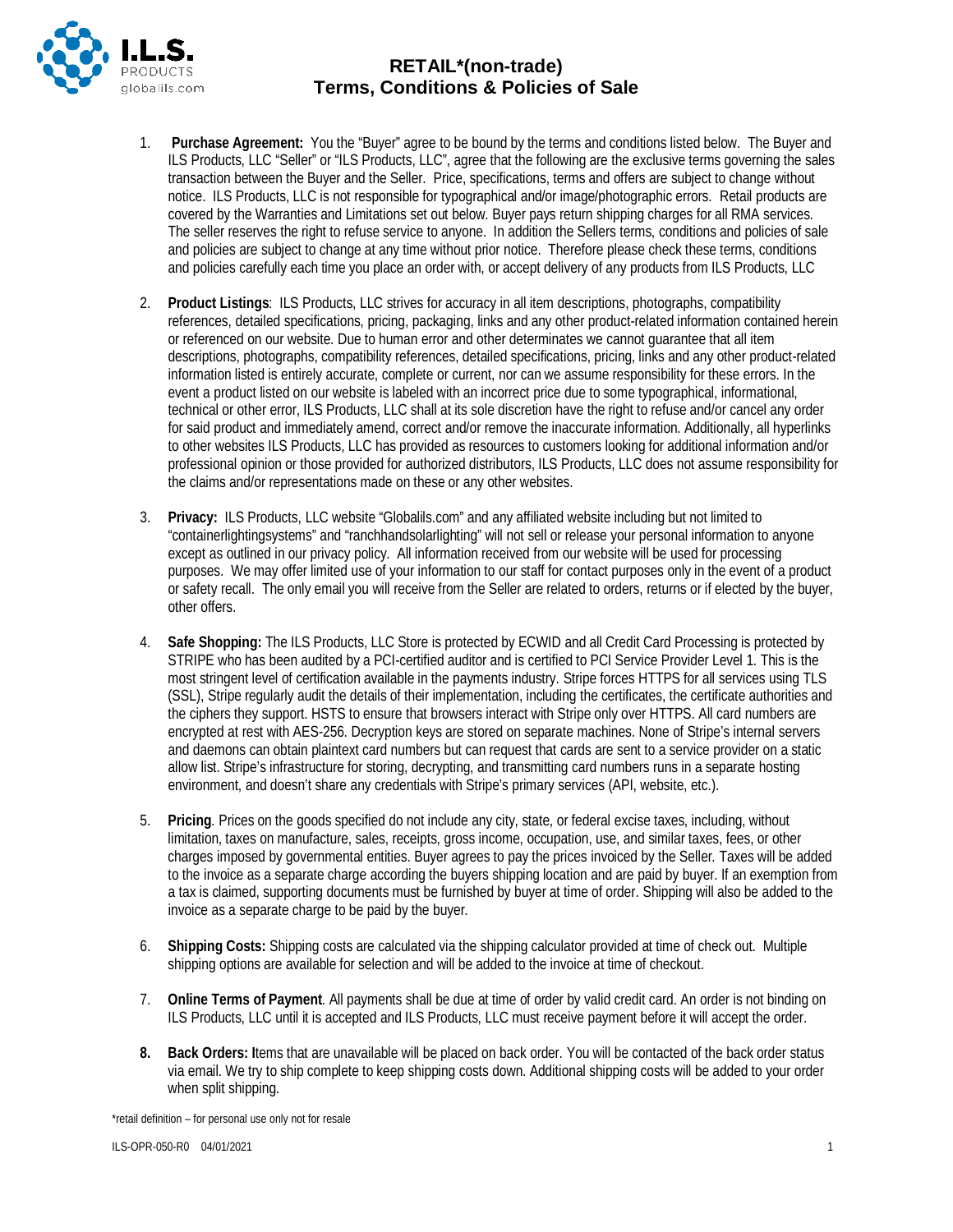

- 9. **Cancellations:** You may request than an order be cancelled provided the order has not already been processed and shipped. Simply email info@globalils.com to request an order cancellation. You will receive a credit for the full amount to your credit/debit card in approximately 1-2 business days. If you request to cancel an order that has already shipped it will treated as a return subject to our return policy. If you request to cancel an order that has already shipped under a free shipping offer you will be charged actual shipping charges incurred by ILS Products to ship your order.
- 10. **Delivery, Title and Risk of Loss**. All shipments under the order are F.O.B./EXWORKS ILS PRODUCTS LLC'S warehouse, Brenham, TX and ILS will advise Customer of estimated shipping dates and all risk of loss shall pass to buyer at that time regardless of the method of shipment that may be elected by buyer. Shipping will be added as a separate charge on the invoice. To secure the payment of ILS PRODUCTS LLC'S invoice, buyer grants to ILS PRODUCTS LLC a security interest in all goods sold to buyer under the order, including all proceeds there from. Buyer authorizes ILS PRODUCTS LLC to perfect its security interest through a filing of a financing statement pursuant to the Uniform Commercial Code and shall reimburse ILS PRODUCTS LLC for any fees incurred in filing the financing statement which may be added by ILS PRODUCTS LLC to the amount of ILS PRODUCTS LLC'S invoice to buyer.
- 11. **Delays**. ILS PRODUCTS LLC will not be liable for any delay in the performance of its obligations under the order, or for any damages suffered by buyer due to such delay, if the delay is, directly or indirectly, caused by delays in delivery, and associated damages, due to events beyond its reasonable control, including without limitation, acts of God or public enemy, acts of federal, state or local government, fire, floods, civil disobedience, strikes, lockouts, and freight embargoes, labor strike, shortage of materials, or any other cause beyond ILS PRODUCTS LLC's control.
- 12. **Processing Time & Shipping Schedule:** Order will be processed within one to two "business" days, provided the items are in stock and there are no problems with the payment verification. ILS Products, LLC does not guarantee same day shipping. Orders will not be processed on weekends and holidays. ILS Products, LLC Shipping hours are M-F, 8am - 3 pm CST. Orders are processed during Shipping hours. Orders with standard shipping depart usually within 48 hours. Orders will be received by the consumer using standard shipping, normally within 7 – 10 business days excluding weekends, early closures and holidays. Please Note: Any delays in shipping by the carrier (UPS, FedEx, DHL, USPS) due to weather or any other circumstances is not the responsibility of ILS Products, LLC and shipping charges will not be refunded in the event shipping is delayed by the shipping carrier
- 13. **Order Status:** ILS Products, LLC will keep you informed of your order status via email. Tracking information when available will be emailed to you once your order has been processed to ship. You may also track your order status by calling ILS Products, LLC at 1.979.421.9022.
- 14. **Product Not Received:** If you do not receive your package according to the tracking information, please contact sales@globalils.com within 15 days of expected delivery. On being notified of a missing package we will contact the carrier and file a missing package claim. The claim resolution can take up to 10 business days. Once package claim is closed the seller will either a) confirm with the buyer receipt of package b) refund the purchase or c) replace the package.
- 15. **Product Return Policy & Procedure:** Seller shall accept returns of normal stock Goods for a period of thirty (30) days following shipment for exchange or refund of the purchase price less the shipping fees *provided that Goods are in their original cartons, unopened and unused and a returns material authorization has been obtained***.** Returns that are used, opened, and/or not in their original packaging may be subject to a minimum 15% restocking fee or the return may be refused based on the condition of the returned material with the exception of manufacturing defects. Applicable sales tax will be refunded where allowed by applicable law or statute. International Product returns are at the discretion of the seller and may incur additional costs as the seller deems necessary. International Refunds will not be issued prior to 60 days after Seller receives the returned goods and has inspected such goods to ensure they meet the fore mentioned terms.

\*retail definition – for personal use only not for resale A return authorization number is required for all returns. ILS Products, LLC will not accept returns without prior authorization and a RMA number. Once issued, RMA numbers are valid for 10 days within which return products must be received by ILS Products, LLC RMA numbers will not be extended or reissued. These terms apply to all returns. To return a product in compliance with ILS Products, LLC terms and conditions the buyer must obtain a Return Merchandise Authorization ("RMA") number within the 30 day return period for the product (described above). All RMA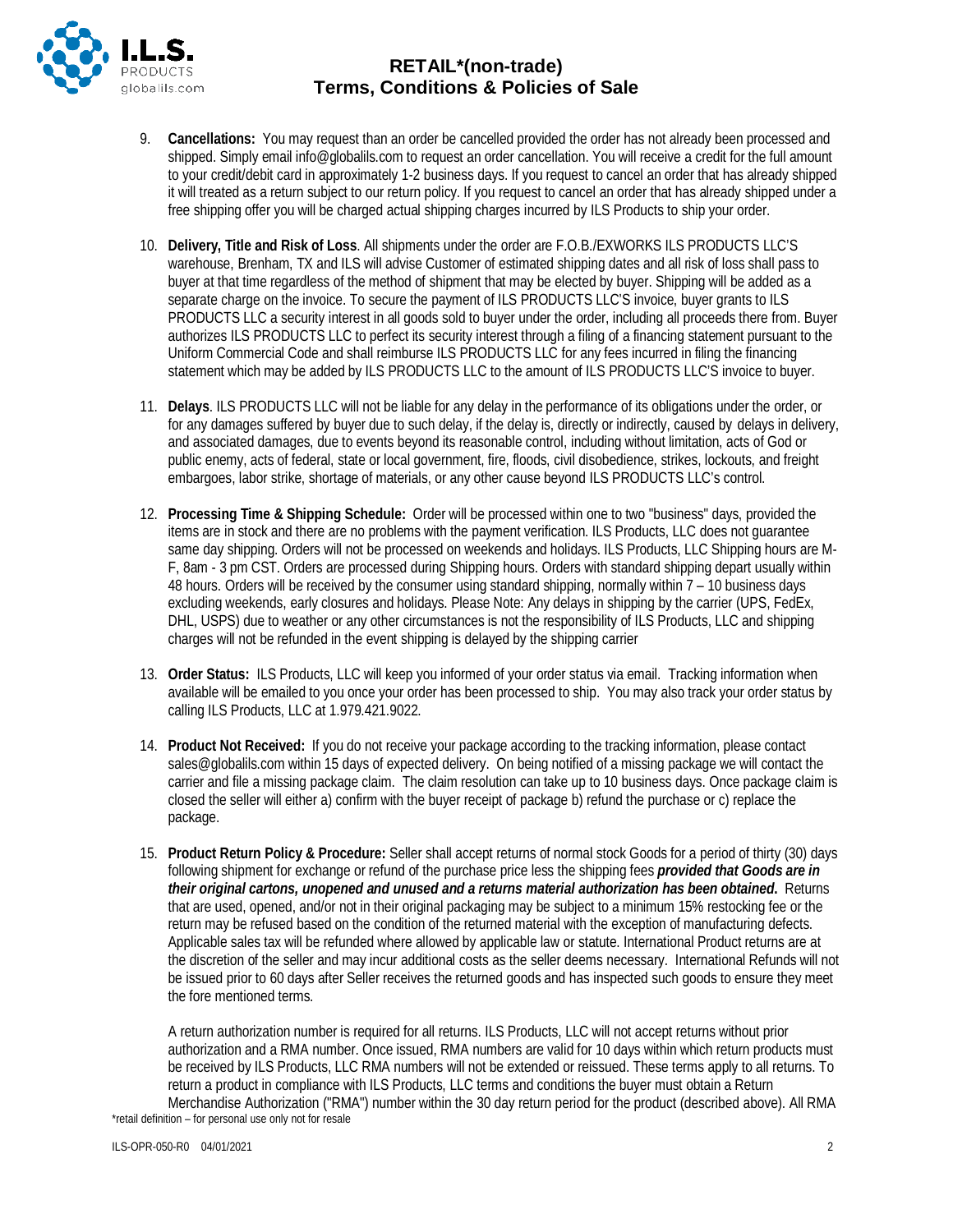

requests must be emailed t[o sales@globalils.com.](mailto:sales@globalils.com) ILS Products, LLC will not accept returns without prior authorization and a RMA number. Customer should prominently display the RMA number(s) on the shipping label of boxes containing the returned product. Any damages incurred through shipping must be reported immediately, within 24 hours of receipt. Be sure to inspect all packages for damage before signing for the package. If damage is visible, reject the shipment, be sure the driver notes the damage and contact ILS Products, LLC as soon as possible. We will file a damage claim with the shipper and ship a replacement as soon as possible. If a product is received with manufacturer defects please contact ILS Products, LLC as soon as possible arrange a replacement under the respective manufacturers' policy

Customer is solely responsible for shipping any returned product to ILS Products, LLC, Customer agrees to use only reputable carriers capable of providing proof of delivery and insurance for the entire value of the shipment. Customer agrees to bear all shipping and insurance charges and all risk of loss for the return product during shipment. Customer agrees that all returned products will be 100% complete, unused in re-saleable condition, and will include the original undamaged packaging material, manuals, blank warranty cards, and other accessories provided by the manufacturer. If any component of the returned product is missing, or if the product has been used ILS Products, LLC, Return Procedure will be breached and ILS Products, LLC, may in its sole and absolute discretion reject the entire return or choose to impose additional charges against the customer for replacement of the missing component(s). If you return an order that has shipped to you under a free shipping offer you will be charged actual shipping charges incurred by ILS Products, LLC to ship your order. ILS Products, LLC will not refund to Customer the original shipping charges.

Any wholesale, resale, trade or volume orders over \$2000 in value or more than 10 items are not eligible for return & are covered by Trade, Wholesale Distributor warranty if applicable.

- 16. **Physical Damage**. Physical damage to any product purchased from ILS PRODUCTS, LLC will void our Return Policy & Warranty Coverage provided. Physical damage includes but is not limited to improper handling, installation and/or any other type of damage sustained by irregular use.
- 17. **Materials**. The order is conditional upon ILS PRODUCTS LLC'S ability to obtain the necessary raw materials at a reasonable price, and all shipments under the order are subject to any government regulations, orders, directives, and restrictions that may be in effect.
- 18. **Nonconforming Goods**. Buyer shall inspect all goods upon tender and delivery by ILS PRODUCTS LLC, and should any of the goods be nonconforming goods, buyer must notify ILS PRODUCTS LLC, in writing, within ten (10) days of ILS PRODUCTS LLC'S tender and delivery of the goods describing the nature of any nonconformity. ILS PRODUCTS LLC shall have the right and option to repair or replace any nonconforming goods. The failure of buyer to notify ILS PRODUCTS LLC in writing that the goods are nonconforming within ten (10) days of ILS PRODUCTS LLC'S tender and delivery of the goods shall constitute acceptance of the goods and buyer shall be liable to ILS PRODUCTS LLC for the total order price.
- 19. **Interpretation Responsibility; Product Use and Safety:** ILS PRODUCTS LLC does not guarantee that the Goods it sells conform to any plans and specifications or intended use. When plans and specifications are involved, Buyer is solely responsible for verifying ILS PRODUCTS LLC's interpretations of such plans and specifications, and it is Buyer's sole responsibility to assure that ILS PRODUCTS LLC's Goods will be accepted for any specific job. BEFORE BUYER USES OR INSTALLS ELECTRICAL PRODUCTS, IT IS BUYER'S RESPONSIBILITY TO CONSULT THE NATIONAL ELECTRIC CODE AND ANY PERTINENT LOCAL, STATE OR NATIONAL CODES, RULES OR REGULATIONS FOR APPROVED INSTALLATION PROCEDURES AND PRECAUTIONS. NOTHING ILS PRODUCTS LLC SELLS IS FOR USE IN CONNECTION WITH "SAFETY-RELATED" APPLICATIONS OF A NUCLEAR FACILITY OR ANY HAZARDOUS ACTIVITY WHERE FAILURE OF A SINGLE COMPONENT COULD CAUSE SUBSTANTIAL HARM TO PERSONS OR PROPERTY.
- 20. **Limitations on Damages**. ILS PRODUCTS LLC, ITS SUBSIDIARIES, AFFILITIATES, OR ITS EMPLOYEES SHALL NOT BE LIABLE TO BUYER FOR ANY LOST PROFITS OR OTHER ECONOMIC LOSS OF BUYER, OR ANY DIRECT, INDIRECT, SPECIAL OR CONSEQUENTIAL DAMAGES ARISING OUT IMPROPER INSTALLATION, OPERATION, AND ABUSE OF ILS PRODUCTS LLC PRODUCTS. THE ENTIRE LIABILITY OF ILS PRODUCTS LLC FOR INCIDENTAL DAMAGES RELATED TO WARRANTY FAILURES THAT ARE ATTRIBUTABLE SOLELY TO

\*retail definition – for personal use only not for resale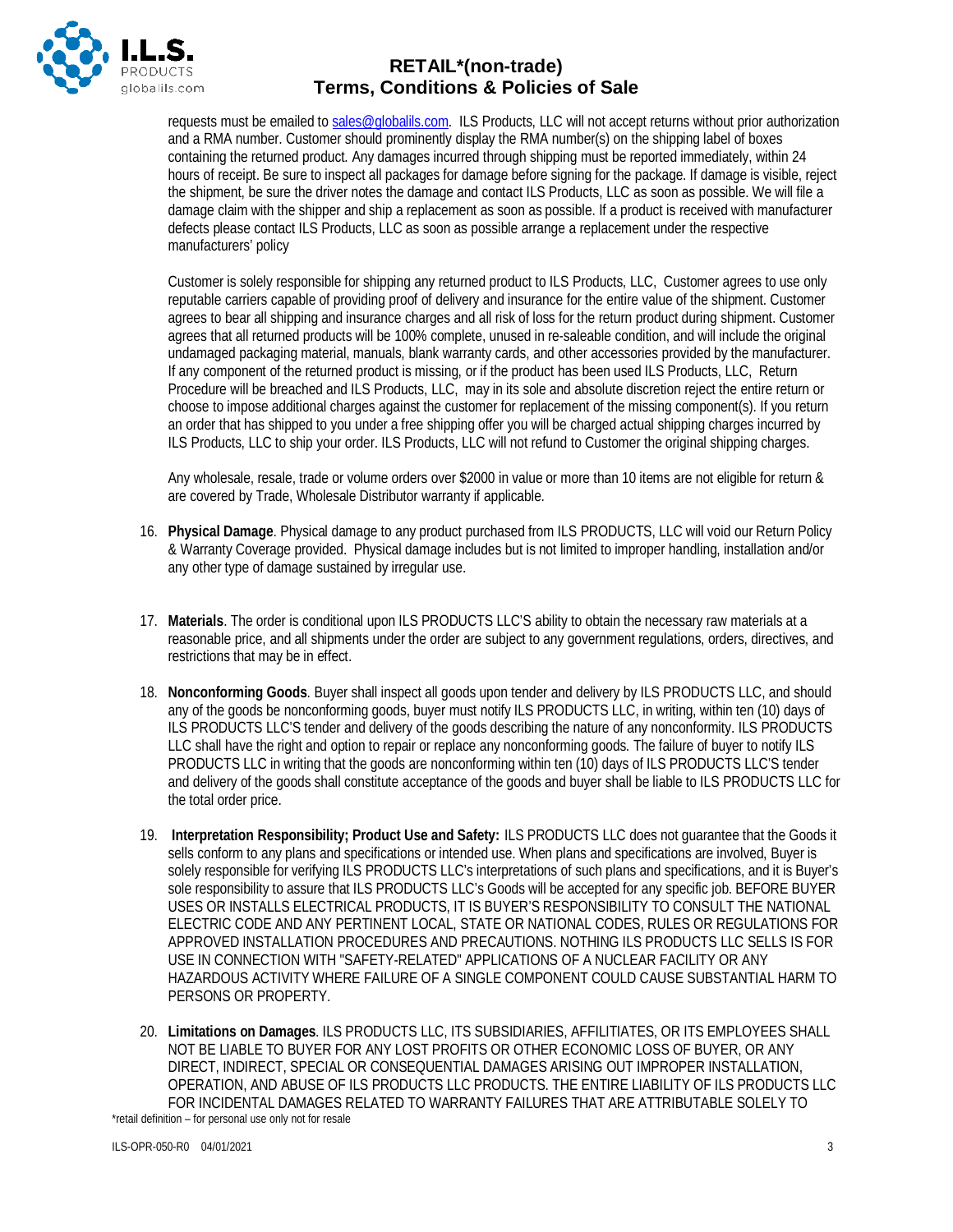

PRODUCT DEFICIENCIES WILL NOT EXCEED \$100.00 PER INSTANCE. NEITHER, UNDER ANY CIRCUMSTANCES, SHALL ILS PRODUCTS, ITS SUBSIDIARIES, AFFILIATES OR ITS EMPLOYEES BE LIABLE UPON A CLAIM OR ACTION IN CONTRACT, TORT, INDEMNITY OR CONTRIBUTION, OR OTHER CLAIMS RELATING TO THE PRODUCTS IT SELLS WHICH EXCEEDS THIS LIABILITY LIMIT. ILS PRODUCTS, LLC, ITS SUBSIDIARIES, AFFILIATES OR ITS EMPLOYEES SHALL NOT BE LIABLE FOR THIRD PARTY CLAIMS FOR DAMAGES AGAINST THE CUSTOMER, OR FOR MALFUNCTION, DELAYS, INTERRUPTION OF SERVICE, LOSS OF BUSINESS, LOSS OR DAMAGE TO EXEMPLARY DAMAGES, WHETHER OR NOT ILS PRODUCTS, LLC HAS BEEN MADE AWARE OF THE POSSIBILITY OF SUCH CLAIMS OR DAMAGES.

- 21. **Warranties** All ILS Products LLC Solar Area Lights, Corner Casting Adapter, Brackets (excluding nuts, bolts, washers), and poles are warranted by ILS PRODUCTS LLC to be free from defects in material and workmanship for One (1) year from the date of shipment. All Conduit Body Kits, and SPARTAN products are Warranted to be free from defects in material and workmanship for a period of Sixty (60) months from the date of shipment. THIS WARRANTY DOES NOT APPLY TO EQUIPMENT OR GOODS WHICH ARE MISUSED, OR ABUSED, OR DAMAGED FROM INSTALLATION, OR NOT USED IN ACCORDANCE WITH ILS PRODUCTS LLC'S INSTRUCTIONS. NORMAL WEAR OF EQUIPMENT OR GOODS IS NOT INCLUDED IN THIS WARRANTY. ILS PRODUCTS LLC'S SOLE LIABILITY UNDER THIS WARRANTY SHALL BE LIMITED TO EITHER REPLACING OR REPAIRING WITHOUT CHARGE, AT ITS FACTORY OR ELSEWHERE AT ITS DISCRETION, ANY EQUIPMENT OR GOODS NOT MEETING THIS WARRANTY, OR AT ILS PRODUCTS LLC'S OPTION, REFUNDING THE PURCHASE PRICE. ILS PRODUCTS LLC SHALL IN NO EVENT BE LIABLE FOR ANY OTHER DIRECT OR ANY SPECIAL INDIRECT OR CONSEQUENTIAL DAMAGES OF ANY KIND UNDER THIS CONTRACT OR OTHERWISE. ILS PRODUCTS LLC does not warranty and is not liable for any defects or substandard conditions of the raw material used in the steel production or the tube or casting manufacturing processes. ILS PRODUCTS LLC makes no warranty about the actual grade of steel or its material components other than the representations made to ILS PRODUCTS LLC from its suppliers. ILS PRODUCTS LLC will use its best efforts to ensure that all products are inspected for open and obvious defects including dents, severe pitting, malformations or alterations and will avoid use of such material.
- 22. **Special and/or Custom orders**. Products manufactured or assembled by ILS PRODUCTS LLC to meet buyer's particular specifications or requirements: the buyer shall indemnify and hold ILS PRODUCTS LLC harmless from any and all claims arising from the purchase, use, or sale of the special goods, and from any related costs, attorneys' fees, expenses, or liabilities incurred by ILS PRODUCTS LLC there from. Any ILS PRODUCTS LLC UL/CSA certifications do not apply to special / custom products made for any buyer.
- 23. **Exports**: If Goods are sold for export, ILS PRODUCTS LLC's standard Personal Use Purchase terms & condition for payment apply. Acceptance of international orders is not valid unless confirmed in writing by ILS PRODUCTS LLC. Buyer, NOT ILS PRODUCTS LLC, is responsible for compliance with all United States export control rules and regulations. Buyer shall not name ILS PRODUCTS LLC as shipper or exporter of record in connection with the export of any Goods purchased from ILS PRODUCTS LLC
- 24. **Anti-Money Laundering Restrictions**: ILS PRODUCTS LLC rejects questionable orders and payments: Except for pre-approved credit arrangements, ILS PRODUCTS LLC rejects third-party payments, cashiers' checks, money orders and bank drafts.
- 25. **Law and Procedure**. The order, this Agreement and the transaction described therein shall be subject to, construed under and enforced according to the laws of the State of Texas. ANY ACTION IN REGARD HERETO OR ARISING OUT OF THE TERMS AND CONDITIONS HEREOF SHALL BE INSTITUTED AND LITIGATED IN THE COURTS OF THE STATE OF TEXAS AND NO OTHER. IN ACCORDANCE HEREWITH, THE UNDERSIGNED HEREBY SUBMITS TO THE JURISDICTION AND VENUE OF THE COURTS WITHIN THE COUNTY OF HARRIS, STATE OF TEXAS. BUYER AND ILS PRODUCTS LLC HEREBY WAIVE THE RIGHT TO A JURY TRIAL IN ANY ACTION, PROCEEDING OR COUNTERCLAIM ARISING OUT OF THE ORDER, THIS AGREEMENT OR THE TRANSACTION DESCRIBED THEREIN.
- \*retail definition for personal use only not for resale 26. **Remedies**. In the event that buyer is in default or otherwise breaches the order or this Agreement, ILS PRODUCTS LLC shall be entitled to pursue any and all remedies, legal or equable including an action to recover the total order price, as well as its costs of enforcing the order, including, without limitation, its attorneys' fees. In the event that ILS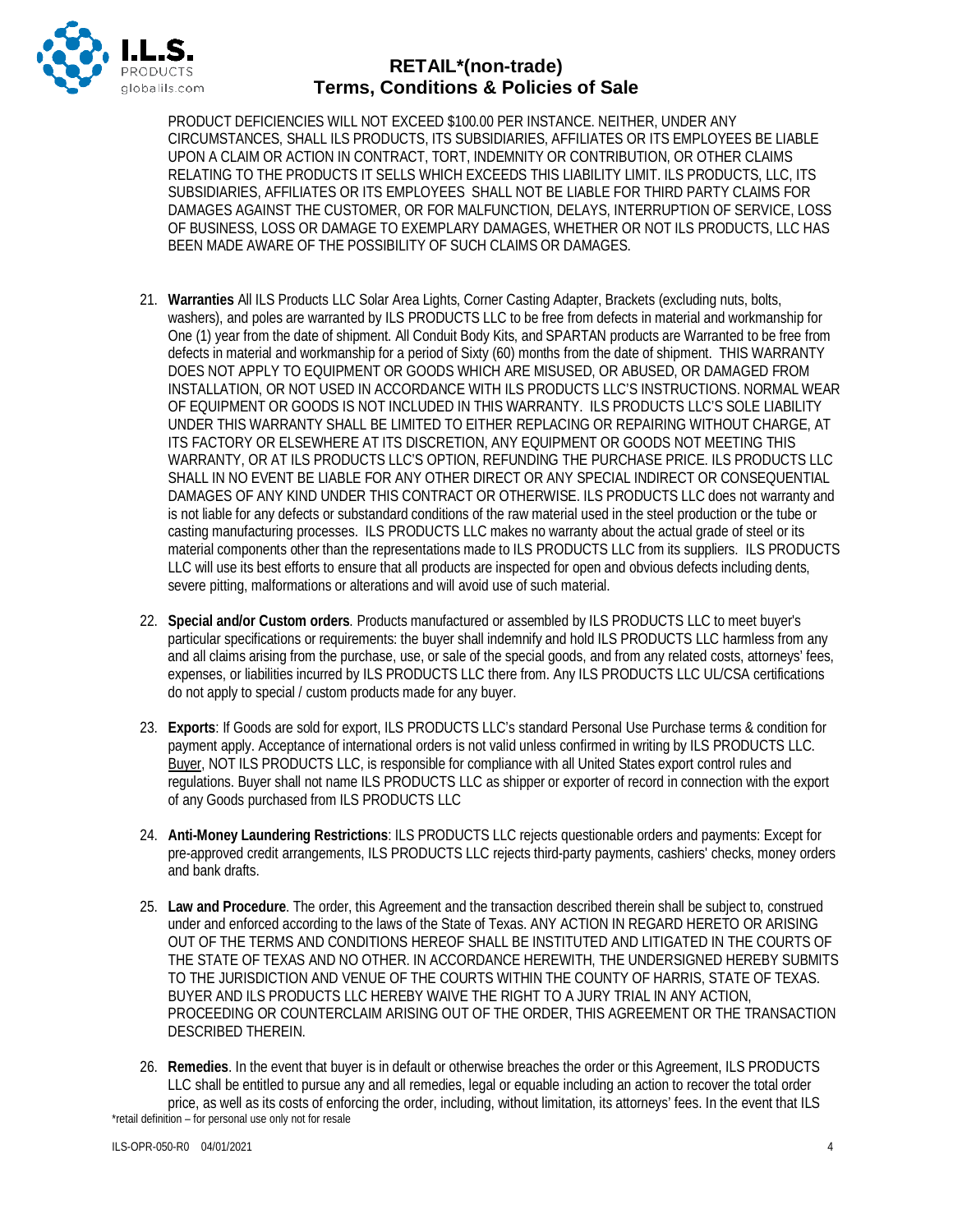

PRODUCTS LLC is in default or otherwise breaches the order, the liability of ILS PRODUCTS LLC to buyer for such breach or default shall be limited to the replacement value of the goods under the order which is the sole and exclusive remedy of buyer for any such breach or default.

- 27. **Entire Agreement**. This Agreement is intended by the parties as a final expression of the terms and conditions of the order. No representations, understandings, or agreements have been made or relied upon in the making of this Agreement other than those specifically set forth herein. This Agreement can only be modified in a writing signed by both parties. No previous course of dealing between the parties or trade usage may be used to interpret, limit, or otherwise impair the operation of this agreement.
- 28. **Waiver**. ILS PRODUCTS LLC shall not be deemed to have waived any rights under this Agreement or the order unless such waiver is given in writing and signed by ILS PRODUCTS LLC No delay or omission on the part of ILS PRODUCTS LLC in exercising any right shall operate as a waiver of such right or any other right. A waiver by ILS PRODUCTS LLC of a provision of this Agreement or the order shall not prejudice or constitute a waiver of ILS PRODUCTS LLC'S right otherwise to demand strict compliance with that provision or any other provision of this Agreement or the order. Neither prior waiver by ILS PRODUCTS LLC nor any course of dealing between buyer and ILS PRODUCTS LLC shall constitute a waiver of any of ILS PRODUCTS LLC'S rights or of any of buyer's obligations as to any future transactions. Whenever the consent of ILS PRODUCTS LLC is required under this Agreement or the order, the granting of such consent by ILS PRODUCTS LLC in any instance shall not constitute continuing consent to subsequent instances where such consent is required and in all cases such consent may be granted or withheld in the sole discretion of buyer.
- 29. **Notices**. All notices required to be given under this Agreement shall be given in writing and shall be effective when a record has been actually delivered, deposited in the United States mail, first class, postage prepaid, addressed to the party to whom the notice is to be given at the address shown upon the order, received by telecopy or received through the Internet. Any party may change its address for notices under this Agreement by giving formal written notice to the other party, specifying that the purpose of the notice is to change the party's address.
- 30. **Interest and Fees**. In the event of any dispute arising out of the order, this Agreement or the transaction described therein, in addition to an award of damages, the ILS PRODUCTS LLC shall be entitled to recover: (1) pre-judgment interest on any amount awarded at a rate of 1 ½% per month, (2) all expenses of litigation, including without limitation all filing fees and court costs; and (3) all attorneys' fees incurred regardless of whether such fees or expenses are incurred before or after the initiation of litigation.

# **PRIVACY POLICY**

#### **General Policy**

For the purposes of this Privacy Policy the terms "we", "us" or "the Company" shall mean ILS Products LLC, affiliates or business units which receive confidential information which may include but not limited to ILS Products LLC, any of its subsidiaries, or divisions including but not limited to

(i) ILS Products LLC ii) globalils.com iii) CDF by ILS Products LLC, which are collectively referred to as "we", "us" or "the Company". This policy describes the information that the Company may collect about visitors to our website, web application, or mobile application, if applicable (collectively the "Website") or about our customers, prospective customers and prospective employees, how we use that information and how we protect that information. It also discusses certain choices you have regarding your personally identifiable information. By using our Website or otherwise submitting information to Company (as defined below), you consent to the following terms, as they may be amended from time to time.

**Information We Collect.** Online: You may visit our Website anonymously. We collect your Internet Protocol address, but this information generally does not reveal your identity. The data that we regularly collect about visitors to our Website (e.g., browser type, pages accessed, duration of visit, etc.) does not enable us to identify you. We use cookies, small files that are sent to your browser and stored on your hard drive, to identify you as a unique user on our Website. Our use of cookies is explained in more detail below. We collect personally identifiable information about you only if you voluntarily provide it to us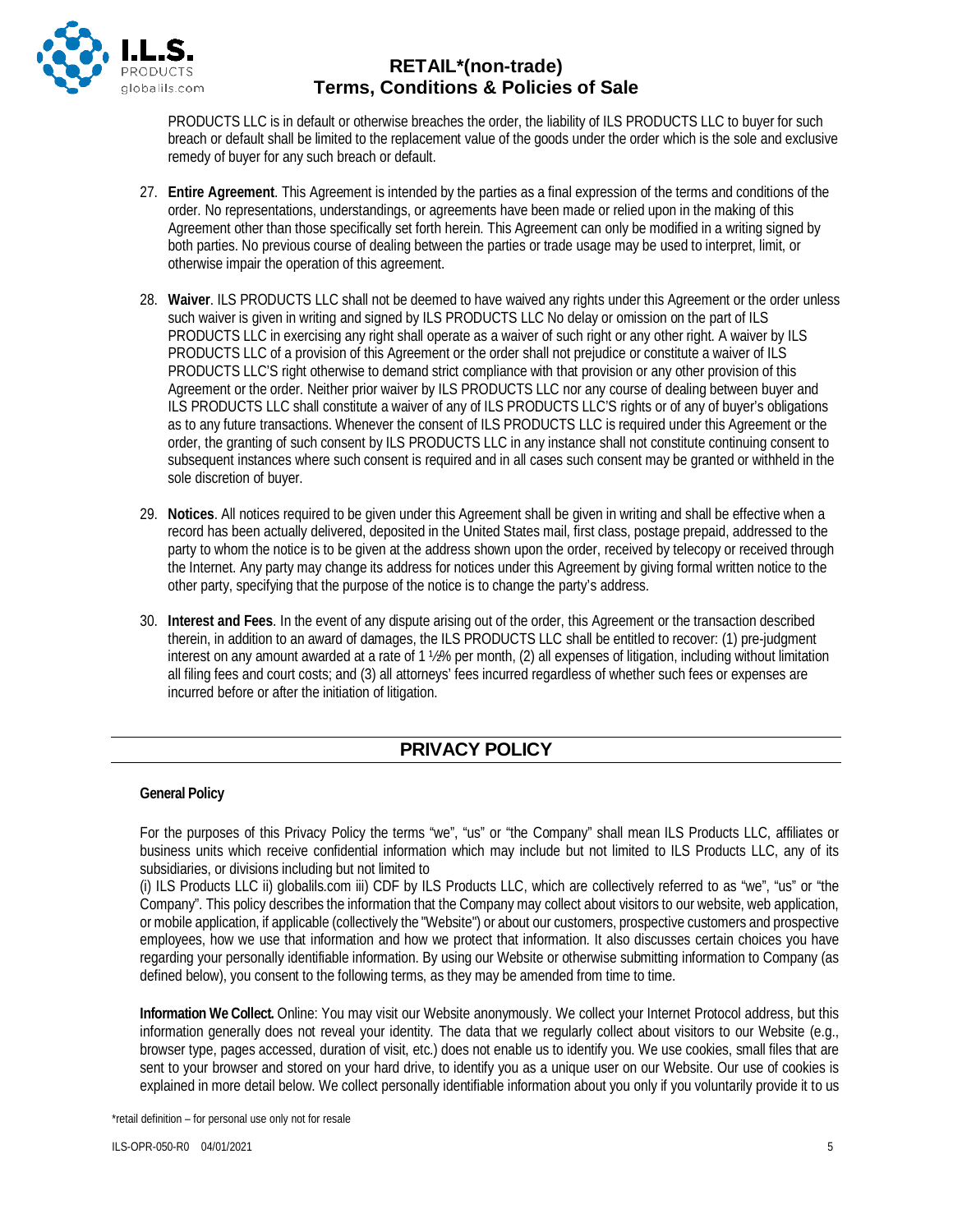

by requesting information, products or services from us.

Offline: We collect information that you provide us to set up an account or otherwise form a customer relationship with Company or to consider you for a job with Company. Once an account is opened or customer relationship is formed, we may collect information about your purchasing and payment history.

Mobile: If you opt to do so, we collect your GPS location from your mobile device to help you find the nearest branch to your current location.

**Information You Provide.** Online: When you visit our Website, you may provide personally identifiable information in order to purchase products or take advantage of services or job opportunities offered through our Website. For example, you might provide your name, address, telephone and fax numbers, and email address. We collect and store that information. You may always choose not to provide the information we request. However, you may then be unable to take advantage of the features and services we offer on the Company Website.

Offline: When you sign up for an account or otherwise do business with the Company, you may provide personally identifiable information of yourself, if an individual or sole proprietor, or the company officers or contact persons, in addition to company information, if a company. We may use that information to obtain a credit, D&B or similar report or otherwise evaluate your eligibility for an account.

**Information from Other Sources**. From time to time we may purchase or otherwise acquire information about you from other sources and add it to our database, including without limitation updated delivery and address information.

**How We Use Information.** If you choose to provide us with personally identifiable information, we will use that information to respond to your inquiry or process your order or application. We may provide this information to third parties if we believe in our discretion it would be helpful in responding to you, or if this information is necessary for the third party to do their job (see "Third Party Service Providers," below). If, in the future, we merge with or are acquired by another company, or change our structure, we may transfer your personally identifiable information to the surviving or acquiring entity. We will also disclose your personally identifiable information if we believe in good faith we are required to do so (a) by law or to comply with the law or legal process; (b) to protect and defend our rights or property or the rights or property of our clients; or (c) in an emergency to protect the personal safety of our employees, clients, visitors or the public.

**No Sale of Personally Identifiable Information.** The Company will not sell your personally identifiable information to others except in connection with the sale of Company or the assets of Company.

**Third Party Service Providers.** The Company may from time to time engage others ("Third- Party Providers") to provide online and offline services to the Company, to you, to other clients or to visitors to our Website. For example, we may engage other companies to host, and maintain our Website, analyze data, provide marketing assistance, perform inventories or assessments, and provide credit information, background checks and other services. We will give them access to your personally identifiable information to the extent necessary to do their jobs. We cannot and do not guarantee that those companies will protect your personally identifiable information.

**Links to Other Websites.** When you visit our Website, you may be directed to websites of Third-Party Providers and to other websites that are beyond our control ("Third-Party Websites"). There may be links to Third-Party Websites from our Website that may take you outside our service. We believe that this is one of the strengths of our Website. For example, if you "click" on a product link or Third-Party Provider link, that "click" may take you from our Website to that Third-Party Website. If you choose to visit a Third-Party Website you should understand that the Third party's privacy policy, not this Privacy Policy, will govern your activities and any information you disclose while visiting that Third-Party Website. Third Party Websites may not have privacy policies or may have privacy policies that are not as protective of your personally identifiable information as the Company's Privacy Policy. Third Party Websites may collect data, solicit personally identifiable information, or send cookies to visitors.

We strongly recommend that you review and understand the privacy policies of the Third-Party Websites you visit, whether you visit Third Party Websites directly or through a link from a page on our Website.